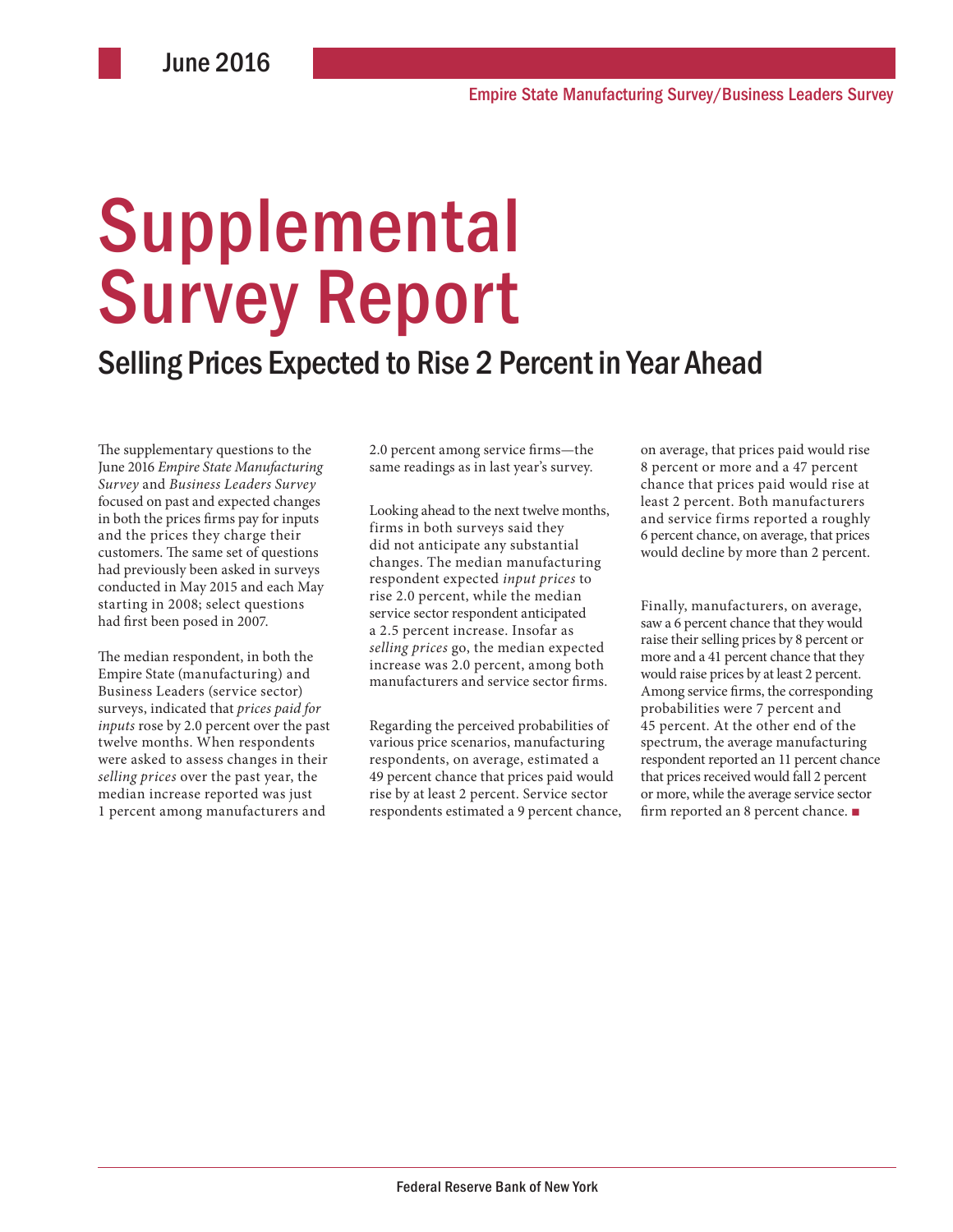# Supplemental Survey Report, continued

### QUESTION 1

**By what percentage have your input and selling prices changed over the** *past* **twelve months?** 

|                                   | <b>June 2016</b>                                   |                                   | May 2015                                           |                                          |
|-----------------------------------|----------------------------------------------------|-----------------------------------|----------------------------------------------------|------------------------------------------|
|                                   | <b>Empire State</b><br><b>Manufacturing Survey</b> | <b>Business Leaders</b><br>Survey | <b>Empire State</b><br><b>Manufacturing Survey</b> | <b>Business Leaders</b><br><b>Survey</b> |
|                                   | <b>Median Percentage Change</b>                    |                                   | <b>Median Percentage Change</b>                    |                                          |
| The prices you pay (input prices) | 2.0                                                | 2.0                               | 2.0                                                | 3.0                                      |
| Your selling prices               | 1.0                                                | 2.0                               | 1.0                                                | 2.0                                      |

#### QUESTION 2

**By what percentage do you expect your input and selling prices to change over the** *next* **twelve months?** 

|                                   | June 2016                                          |                                   | May 2015                                           |                                   |
|-----------------------------------|----------------------------------------------------|-----------------------------------|----------------------------------------------------|-----------------------------------|
|                                   | <b>Empire State</b><br><b>Manufacturing Survey</b> | <b>Business Leaders</b><br>Survey | <b>Empire State</b><br><b>Manufacturing Survey</b> | <b>Business Leaders</b><br>Survey |
|                                   | <b>Median Percentage Change</b>                    |                                   | <b>Median Percentage Change</b>                    |                                   |
| The prices you pay (input prices) | 2.0                                                | 2.5                               | 3.0                                                | 3.0                               |
| Your selling prices               | 2.0                                                | 2.0                               | 2.0                                                | 3.0                               |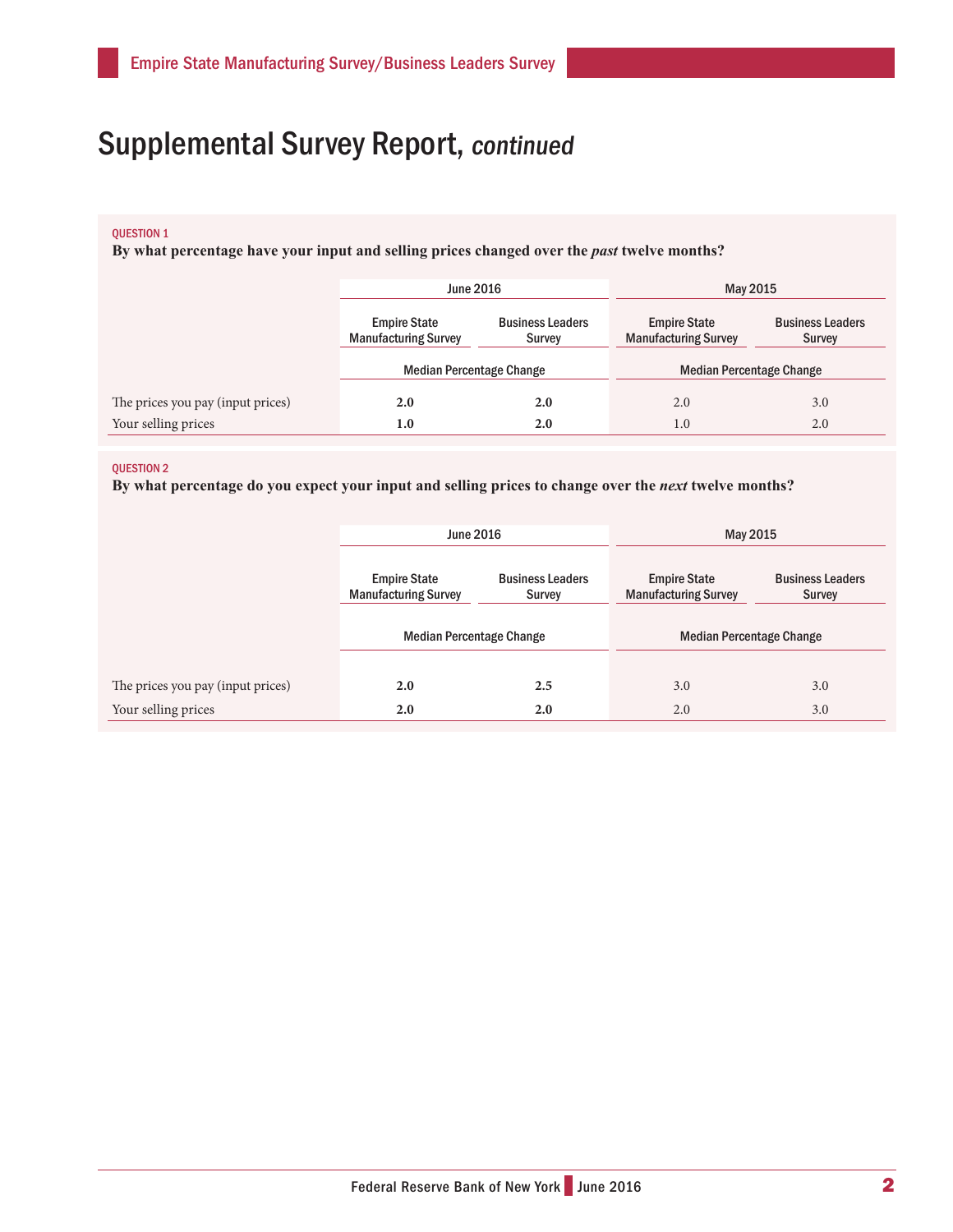# Supplemental Survey Report, continued

## QUESTION 3

**What would you say is the percentage chance that, over the next 12 months, the prices you pay will …**

|                                         | June 2016 Survey                                               |                                   | May 2015 Survey                                         |                                   |
|-----------------------------------------|----------------------------------------------------------------|-----------------------------------|---------------------------------------------------------|-----------------------------------|
|                                         | <b>Empire State</b><br><b>Manufacturing Survey</b>             | <b>Business Leaders</b><br>Survey | <b>Empire State</b><br><b>Manufacturing Survey</b>      | <b>Business Leaders</b><br>Survey |
|                                         | <b>Average Percentage Chance</b><br>of Specified Price Change* |                                   | Average Percentage Chance<br>of Specified Price Change* |                                   |
| Increase 8 percent or more              | 7.8                                                            | 9.3                               | 6.2                                                     | 7.3                               |
| Increase 2 to 8 percent                 | 41.5                                                           | 37.7                              | 40.6                                                    | 46.6                              |
| Stay within 2 percent of current levels | 44.9                                                           | 46.8                              | 46.6                                                    | 40.3                              |
| Decrease 2 to 8 percent                 | 4.6                                                            | 4.6                               | 5.2                                                     | 4.7                               |
| Decrease 8 percent or more              | 1.1                                                            | 1.5                               | 1.4                                                     | 1.1                               |

#### **OUESTION 4**

**What would you say is the percentage chance that, over the next twelve months, your selling prices will …** 

|                                         | June 2016 Survey                                        |                                   | May 2015 Survey                                         |                                   |
|-----------------------------------------|---------------------------------------------------------|-----------------------------------|---------------------------------------------------------|-----------------------------------|
|                                         | <b>Empire State</b><br><b>Manufacturing Survey</b>      | <b>Business Leaders</b><br>Survey | <b>Empire State</b><br><b>Manufacturing Survey</b>      | <b>Business Leaders</b><br>Survey |
|                                         | Average Percentage Chance<br>of Specified Price Change* |                                   | Average Percentage Chance<br>of Specified Price Change* |                                   |
| Increase 8 percent or more              | 5.7                                                     | 6.9                               | 1.9                                                     | 6.7                               |
| Increase 2 to 8 percent                 | 34.8                                                    | 37.7                              | 38.9                                                    | 37.4                              |
| Stay within 2 percent of current levels | 48.1                                                    | 47.5                              | 48.0                                                    | 44.8                              |
| Decrease 2 to 8 percent                 | 10.6                                                    | 5.9                               | 9.8                                                     | 8.0                               |
| Decrease 8 percent or more              | 0.8                                                     | 2.0                               | 1.3                                                     | 3.0                               |

*\*Survey respondents were asked to assign a specific percentage chance to each possible outcome; the values reported reflect the average indicated percentage chance across all respondents.*